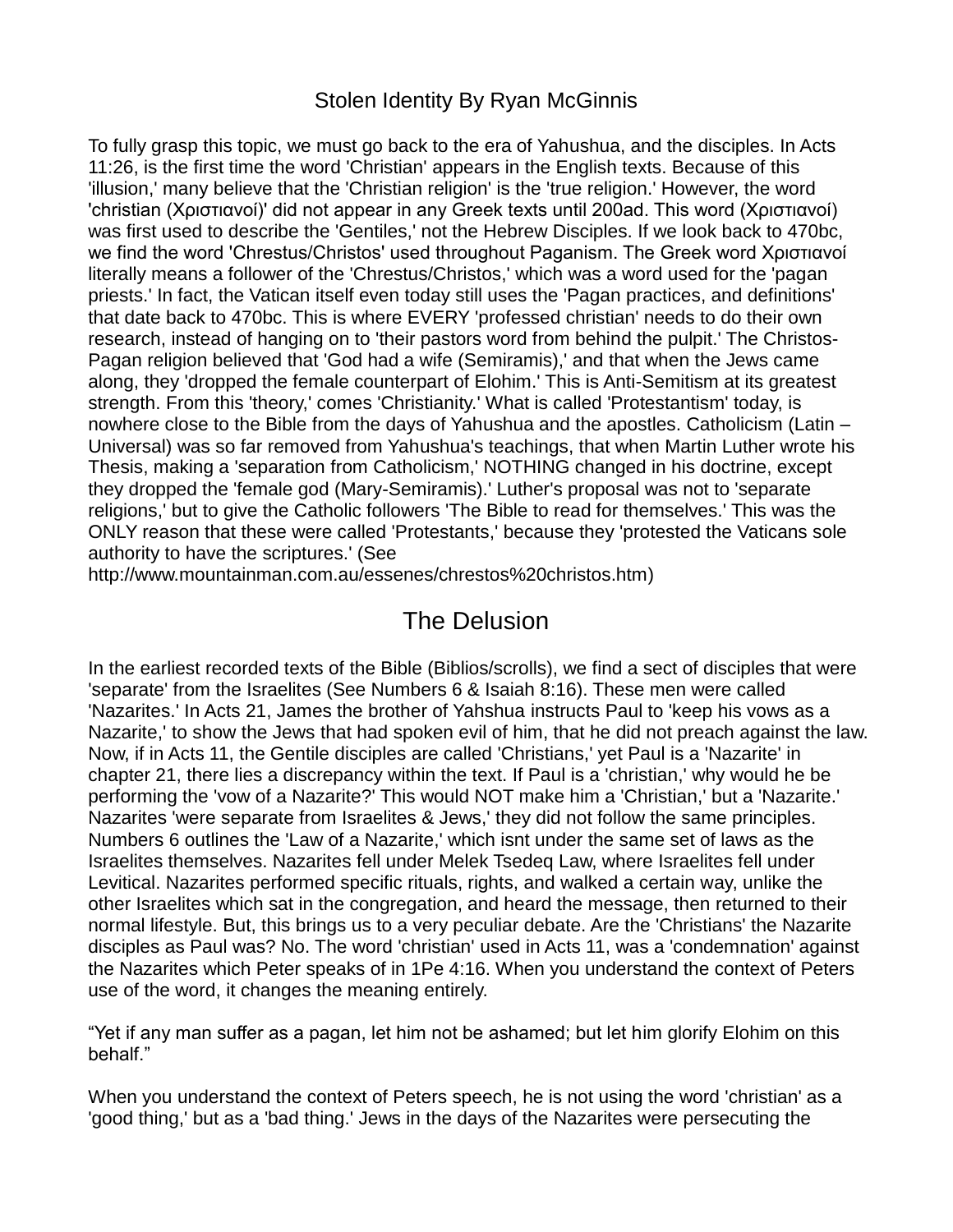Disciples, as they did the Pagans. Peter's usage here, shows the 'suffering, that we as disciples should be enduring, if we are following the Messiah.' Being considered 'outcasts, separated from the rest of the Israelites' because we follow the Melek Tsedeq Law, and are not 'under the Levitical law (a Hebrew Idiom meaning we are ignorant of the law).' Todays 'Christo-Pagans' Separate Paul's letters from the rest of scriptures, holding to Paul's words over the rest of scriptures.' Peter again states that 'they that do such things are unlearned, and are perverse (see 2Pe 3:15-17).' Paul even prophesied this in his own letters (see 2Th 2:11), which was a quote from the book of Psalms (see Psalm 2:4). This sect that was prophesied about, are the 'professed Christians today.' In fact, when we look in the book of John, John (Yochanon) testifies to this.

"He first find his own brother Simon, and said unto him, We have found the Messias, which is, being interpreted, the Christ."

The word 'interpret' in the Greek is 'methermeneuo' and means 'translated.' So when this document was translated to Greek, they 'adopted' the word 'Christos,' which was a Greek pagan usage of the word 'Messiah (Mashiyach)' which meant 'high priest.' So the Greek word 'Christos' meant a 'high priest' in the pagan religions. If you are unaware of the 'Hebrew usage' in the NT, you would be 'deluded' into buying the lie that Messiah actually meant 'Christos,' which it does not. And this is a very simple, and easy to understand lesson, if you heed it. In the same verse (see above), the Greek uses the word 'Messias (Μεσσίας)' then 'interprets (changes) the word to Christos.' The actual Greek word Messias (Μεσσίας) is 'translated from Hebrew (משיח) then to English as 'Mashiyach (Messiah/Messias).' There would have been NO NEED to change this to 'Christos' unless the 'translators' were trying to lead a person into a 'delusion' that we should say 'Christos' INSTEAD OF Messiah/Mashiyach. This leads us into another error. Many theologians (Professors of Theology - religious beliefs and "theory" when systematically developed) claim that 'Iesus' comes from the Hebrew word Y'shua (Yahushua) which means 'Jehovah (Yehovah) saves,' EXCEPT, no such name exists in the Hebrew. יהוה translates to English as 'Yahweh (Yah-Way),' rendering the name 'Iesus' as 'useless.' When we search the 'origin' of the name 'Iesus' it comes from Latin origin, meaning this name holds no merit in the Hebrew/English tongue. And to prove this, all we have to do is look to a few English translations that have 'corrected it.'

Heb 4:8 For if Jesus had given them rest, then would he not afterward have spoken of another day. {Jesus: that is, Joshua } KJV

Heb 4:8 For if Joshua had given them rest, he would not have spoken afterward of another day. (ASV)

Notice that the translators of the ASV, RECOGNIZED that Yahushua is properly translated to English as 'Joshua,' and NOT as 'Jesus.' This brings us again, to another proof, that both 'Joshua & Jesus' are incorrect. The letter 'J' did not exist in the English language until 1700ad. In the first KJV (1611), Joshua is called 'Ioshua,' the 'I' carrying the 'Y' pronunciation. Just because a language 'adopts' an alphabetical letter, it doesnt change the 'pronunciation of a Name/word.' If you havent figured out yet, that Yahweh is laughing His butt off in the heavens at your 'delusions,' you would be sorely mistaken.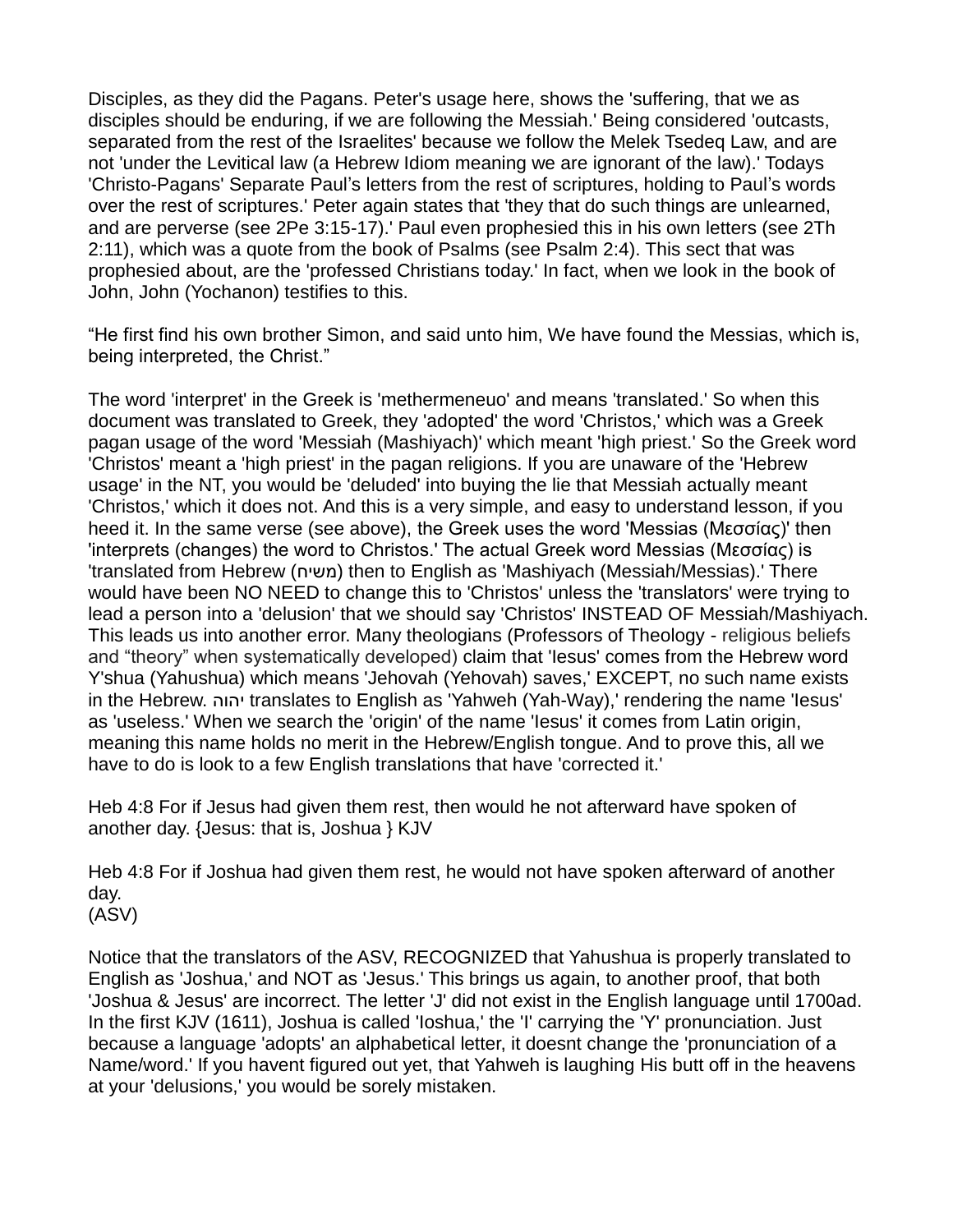# The Result

Now that we have shown you the 'delusion,' we will show you the 'end result' of this delusion. Because of this simple 'confusion (Babel) of the English perversions,' MANY MILLIONS OF DOCTRINES have been bred. Many 'schisms' have occurred in the Body of Messiah over a simple 'delusion.' We have been accused of 'starting cults/occult's' by many christian sects, all because we have decided to 'return to Yahweh, and study His Word as it was originally written.' All the while, not realizing that they themselves are the 'victims' of an occult that started in 470bc, called Christo-Pagans. Rome merely 'adopted' Christo-Paganism, and stole the Hebrew scriptures to claim it as 'their own.' Paul in Romans 3, shows us that Elohim did not give Rome (The Vatican/Catholicism) His scriptures, but gave it to Israel to 'distribute throughout the world.'

"What advantage then hath the Jew? or what profit is there of circumcision? Much every way: chiefly, because that unto them were committed (entrusted) the oracles (scriptures) of Elohim."

Yahuwah DID NOT ENTRUST His scriptures to Rome (The Vatican, Catholicism) but to Israel. Why? Because Yahuwah KNEW that Rome would corrupt His scriptures. If you believe that Yahuwah's Word is 'inerrant,' then YOU MUST UNDERSTAND that He already prophesied that Rome would corrupt it, because He did not entrust His scriptures to Rome, but to Israel. All of the apostles prophesied that after their 'departure' the wolves would enter (they knew Rome was the wolf) and pervert their texts.

"Ac 20:29-31 For I know this, that after my departing shall grievous wolves enter in among you, not sparing the flock. Also of your own selves shall men arise, speaking perverse things, to draw away disciples after them. Therefore watch, and remember, that by the space of three years I ceased not to warn every one night and day with tears."

Paul cried over this issue, that Rome would enter 'not sparing you!' Even if you look at the early church fathers (Origen, Ignatius, Polycarp, etc.) they all lead you to worship/serve the Vatican/Roman church. These men WERE NOT followers of the Messiah, nor of the Nazarites. They spoke VERY 'perverse things,' even tolerating/condoning 'sin in the church.' They ALL advocated the 'Nicene Creed,' which was a Catholic doctrine of belief.

#### The Stolen Identity

If any of you, doubt what I have shown you thus far, all you have to do is ask your minister (IF he will give you an answer – MOST wont) how the Gentiles received the inheritance, and they will 'misquote' Romans 11 (out of pure delusion) making the claim that 'god cut off the Jews for their lack of faith, and gave it to us instead.' This is called 'Replacement Theology (a theory of replacement),' and is 100% a lie. Romans 11, Paul explains it clearly, that only SOME of the Israelites were 'pruned' to make room for the Gentiles 'that believed' to be adopted into Israel's Covenant with Yahweh (as found at Sinai – The Doctrine of Torah/Law), and those that WERE pruned, if they shall turn to the Melek Tsedeq, shall be grafted in again (they don't get grafted into another belief, law, etc. but the same law/belief/etc.).

"For if the casting away of them be the reconciling of the world, what shall the receiving of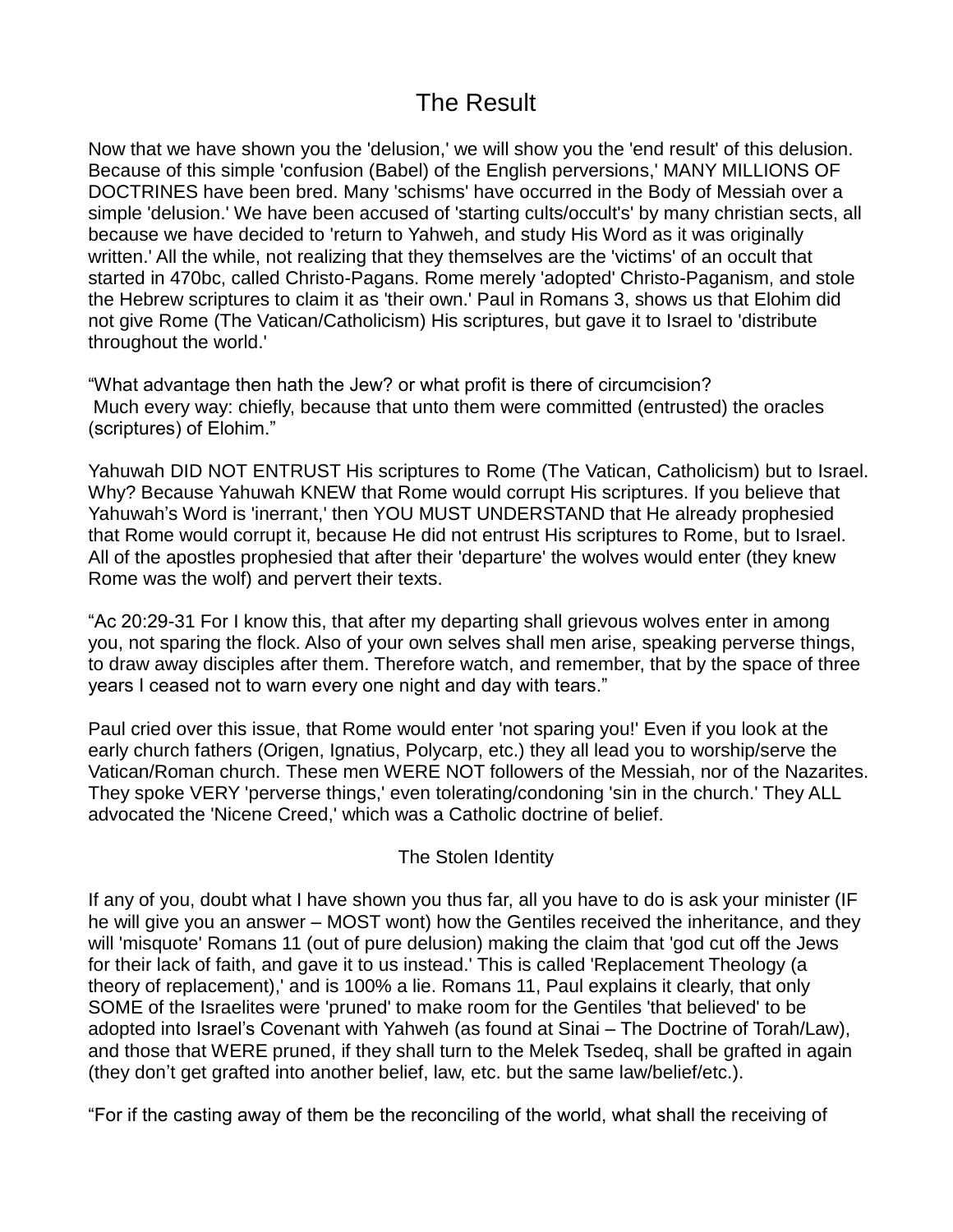them be, but life from the dead? For if the first fruit (Israel) be Separate, the lump is also Separate: and if the root be Separate, so are the branches. And if some of the branches be broken off, and thou, being a wild olive tree, wert grafted in among them, and with them partaker of the root and fatness of the olive tree; Boast not against the branches. But if thou boast, thou bear not the root, but the root thee. Thou wilt say then, The branches were broken off, that I might be grafted in. Well; because of unbelief they were broken off, and thou stand by faith. Be not prideful, but fear: For if Elohim spared not the natural branches, take heed lest he also spare not thee. Behold therefore the goodness and severity of Elohim: on them which fell, severity; but toward thee, goodness, if thou continue in his goodness: otherwise thou also shalt be cut off. And they also, if they abide not still in unbelief, shall be grafted in: for Elohim is able to graft them in again. For if thou wert cut out of the olive tree which is wild by nature, and wert grafted against nature into a good olive tree: how much more shall these, which be the natural branches, be grafted into their own olive tree? For I would not, brethren, that ye should be ignorant of this mystery, lest ye should be wise in your own delusion; that blindness "in part" is happened to Israel, until the fullness of the Gentiles be come in. And so all Israel shall be saved: as it is written, There shall come out of Zion the Deliverer, and shall turn away ungodliness from Jacob: For this is my covenant unto them, when I shall take away their sins."

Nowhere within this chapter does Paul state "god gave you a separate religion/belief/law than He gave to Israel." On the Contrary, Yahuwah adopted you into the Same Law/Belief/Doctrine as He gave to Israel. ONLY Israel of the flesh HAS NOT entered into that Covenant yet, neither have the Gentiles. As it is written, "Many are called, but only few have been chosen." The main 'ignorance' enters, when a Gentile believes 'they are the Elect.' If you look up every scripture pertaining to the 'Elect,' they are 'Israelites.' They are NOT Gentiles. The 'Elect' are the 'Twelve Tribes of Israel.' They are NOT 'Gentiles.' It is these 'twelve tribes' that have obeyed, followed, and held true to Yahuwah since Yahuwah 'Elected them.'

#### The Adoption

I know many of you are 'ignorant, or unlearned' as to what 'The adoption' is, or means, so I will show you. When a 'child' is adopted, it is because the 'parent' has handpicked that child, because of their 'morality, characteristics, and desire of learning (I am not speaking of the American Legal Adoption System, but the Biblical).' Yahushua shows us this, when He says;

"Verily I say unto you, Except ye be converted (reversed, turned back to), and become as children (paidion), ye shall not enter into the kingdom of heaven."

While many Gentiles have a 'distorted idea' of what this word 'child' means, they are not even close. Their definition of the word is a 'nepios,' or in English 'an imbecile, infant, a nonspeaking person, unlearned.' The word 'Paidion' means 'a toddler, well behaved, moral, a half grown person.' Paul uses this word in Hebrews to describe Moses as a 'proper Paidion,' meaning he was well-behaved, moral, and had his conscience trained. Let me show you Isaiah's description of Yahushua Messiah;

"Therefore Yahuwah himself shall give you a sign; Behold, a maiden shall conceive, and bear a son, and shall call his name Immanuel. Butter and honey shall he eat, that he may know to refuse the evil, and choose the good. For before the child shall know to refuse the evil, and choose the good, the land that thou abhorrest shall be forsaken of both her kings."